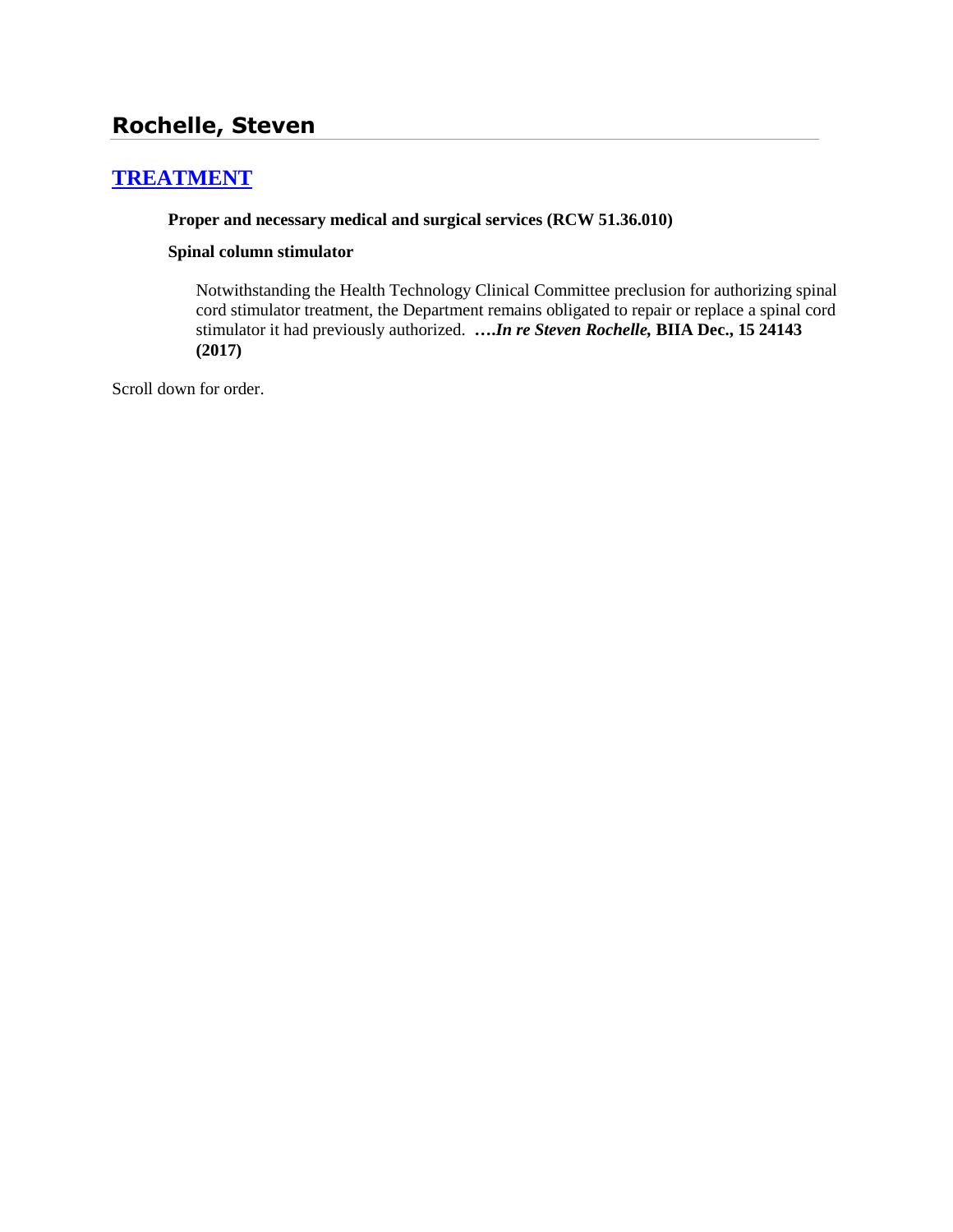### **BEFORE THE BOARD OF INDUSTRIAL INSURANCE APPEALS STATE OF WASHINGTON**

**)**

# **CLAIM NO. P-042409 ) DECISION AND ORDER**

In October 1995, Steven G. Rochelle suffered an industrial injury to his low back. He underwent two failed surgeries and in June 2000 the Department closed the claim with a Category 4 permanent partial disability award for low back impairments. As part of a pilot project, the claim was reopened in 2006, and the Department authorized the implantation of a spinal cord stimulator. The claim was closed in 2007 with no additional award for permanent impairment. Mr. Rochelle's spinal cord stimulator, which had been providing him with relief, began to fail and in May 2015 Mr. Rochelle applied to reopen the claim, seeking repair or replacement of the spinal cord stimulator. The Department denied the application and did not repair or replace the device. Our industrial appeals judge determined that a change in the law prevented him from directing the Department to repair or replace a spinal cord stimulator, but found that Mr. Rochelle's condition caused by the industrial injury had objectively worsened and directed the Department to reopen Mr. Rochelle's claim. The Department argues that the medical evidence does not establish reopening the claim. Mr. Rochelle argues that the Department should be directed to repair or replace the spinal cord stimulator. We disagree with our industrial appeals judge that we cannot direct the Department to repair or replace the spinal cord stimulator or its battery, and we agree with the Department that the medical evidence before us does not establish that Mr. Rochelle's condition proximately caused by the industrial injury objectively worsened during the relevant period. The Department order is **REVERSED** and **REMANDED** to deny the application to reopen and to repair or replace the spinal cord stimulator.

# **DISCUSSION**

# **Spinal Cord Stimulator**

The evidence presented by the parties almost exclusively concerns the need to repair or replace Mr. Rochelle's spinal cord stimulator or its battery. The failing effectiveness of the spinal cord stimulator prompted Mr. Rochelle to file an application to reopen his claim. Mr. Rochelle suffers from two failed back surgeries as a result of the industrial injury, and his spinal cord stimulator was implanted in 2006 under this claim for treatment of the condition proximately caused by the industrial injury, with the approval of the Department as part of a pilot project and study. The device appears to have greatly increased Mr. Rochelle's functioning and allowed him to return to work. In 2013 or 2014, Mr. Rochelle noticed that he could no longer recharge the spinal cord stimulator, and his pain

1 2 3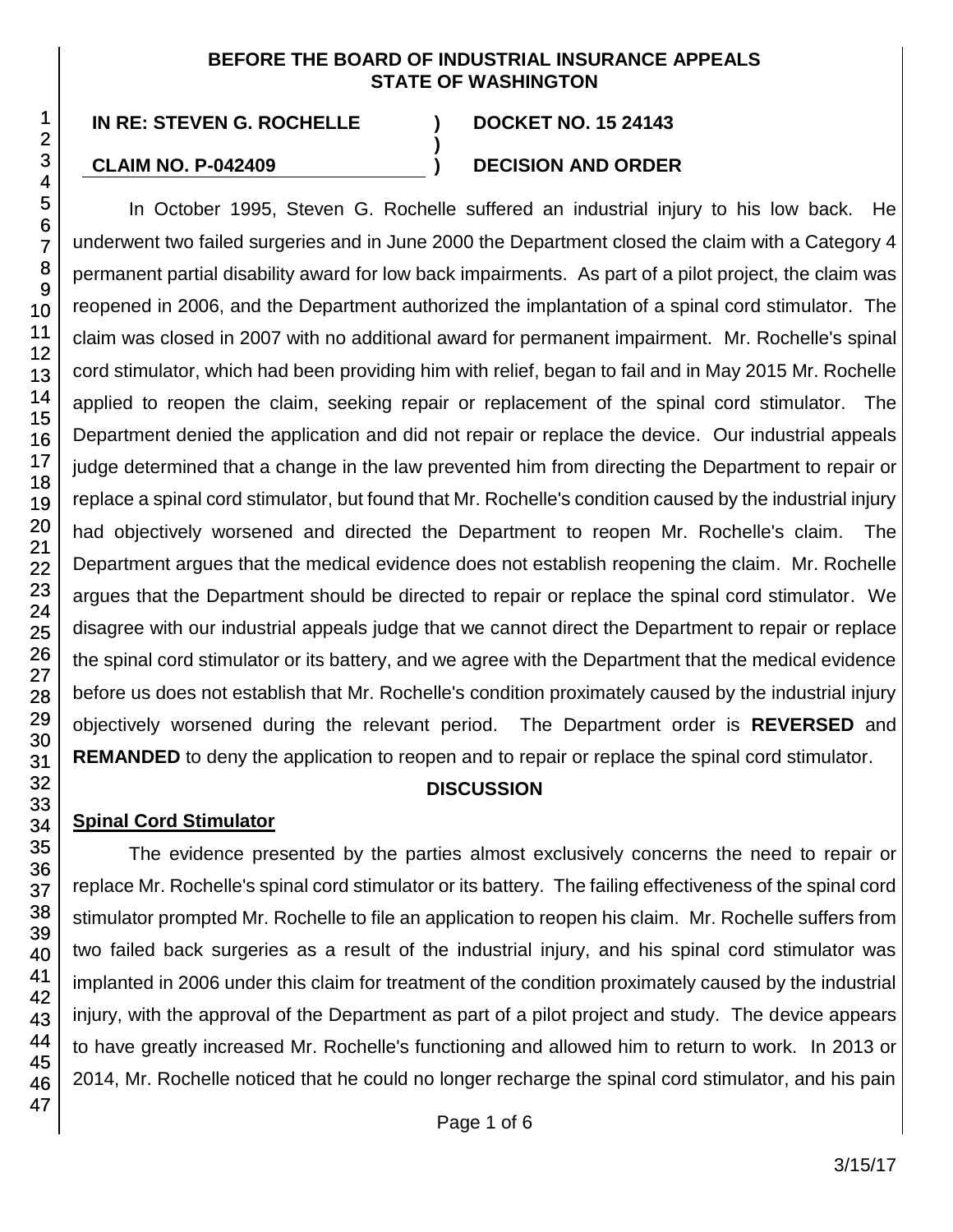and loss of function began to worsen, resulting in a decline in his condition and level of functioning. Therefore, he applied to reopen the claim to have the spinal cord stimulator repaired or replaced.

On October 22, 2010, the Health Technology Clinical Committee, which governs coverage determinations by the Department of Labor and Industries and was established under the aegis of the Health Care Authority, issued a determination declaring spinal cord stimulators to be a non-covered benefit. That determination precludes coverage of spinal cord stimulators by the Department, and precludes consideration of whether, in an individual case, a spinal cord stimulator is medically necessary, or proper and necessary treatment.<sup>1</sup> In *Joy v. Department of Labor & Indus.,* the court determined that the Department and this Board are precluded from authorizing any form of treatment that has been determined by the Health Technology Clinical Committee to be a non-covered benefit.<sup>2</sup> However, the court declined to determine whether the application in the case of Ms. Joy, or the prohibition of such treatment in general, could operate retroactively.<sup>3</sup>

We conclude that the Department remains obligated to repair or, if necessary, replace Mr. Rochelle's spinal cord stimulator or the unit's battery. Once Mr. Rochelle received his spinal cord stimulator as treatment through the Department's clinical study, he obtained a vested right to the repair or replacement of the device as a piece of durable medical equipment, pursuant to WAC 296- 20-1102. At the time the Department provided him treatment in the form of the spinal cord stimulator, it also vested in him the right to the repair and replacement of the device. To now apply the Health Technology Clinical Committee determination that the device is not a covered treatment is clearly a retrospective application of that determination to Mr. Rochelle's circumstances. The WAC vested Mr. Rochelle with the right to have the Department bear the cost of maintaining the device it had previously approved. Generally, a statute will not apply retrospectively on a vested right, absent clear language to the contrary.<sup>4</sup> The denial of coverage for spinal cord stimulators should be applied prospectively only. In our view, the denial applies to authorization of implanting a spinal cord stimulator after the determination became effective but does not apply to maintenance, repair or replacement of a device previously authorized and implanted.

l *See,* RCW 70.14.120(3).

*Joy v. Department of Labor and Indus.*, 170 Wn. App. 614 (2012); *In re Ladonia Skinner*, BIIA Dec., 14 10594 (2015).

 *Joy* at 629-630.

*Bodine v. Department of Labor & Indus.,* 29 Wn.2d 879 (1948).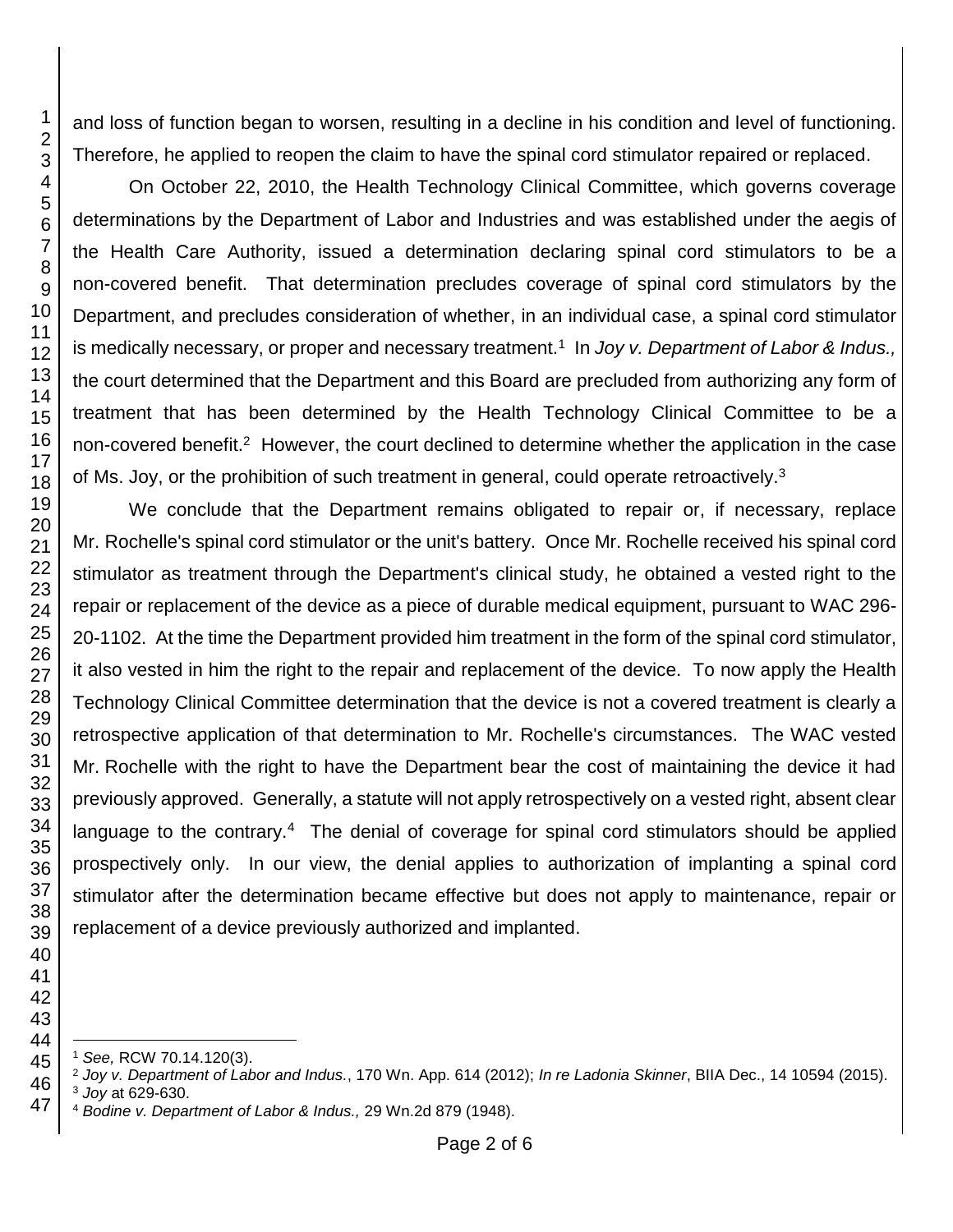## **Objective Evidence of Worsening**

We agree with the Department that the medical evidence in the record before us is not sufficient to establish that Mr. Rochelle's condition worsened during the relevant period. To establish worsening within the meaning of RCW 51.32.160, a worker must prove through medical testimony<sup>5</sup> that a proximate causal relationship exists between his industrial injury and the subsequent disability.<sup>6</sup> Such medical testimony simply is not in the evidence before us.

Mr. Rochelle testified that his symptoms worsened with increased leg pain and wetting the bed at night. He stated that he did complain to his doctor (who did not testify) of the increased leg pain and bed-wetting.<sup>7</sup> The fact that his physician filed an application to reopen the claim was sufficient for our judge to infer that the physician had the opinion that these conditions were proximately caused by the industrial injury, and had worsened between the terminal dates. We agree with the Department that such an inference is conjecture; we do not know whether that physician, or any other medical expert for that matter, would testify that the conditions Mr. Rochelle complains of were proximately caused by the industrial injury. Even if we accept that the nocturnal bed wetting and increased leg pain did develop between the terminal dates, there is no medical opinion the industrial injury more-likely-than-not proximately caused the conditions.

Although Mr. Rochelle has not established that the claim should be reopened based on a comparison of objective findings, we do not consider this a barrier to directing the Department to repair or replace the spinal cord stimulator. The Department's responsibility to repair or replace the device as required by WAC 296-20-1102 is not dependent on reopening the claim. The WAC clearly requires that device be repaired or replaced upon documentation and substantiation by the attending doctor. The record reflects that the attending physician presented such documentation with the application to reopen. The Department responded by issuing an order denying the application and thereby denying the requested repair or replacement of the device. Accordingly, we direct the Department to repair or replace the spinal cord stimulator as requested.

## **DECISION**

In Docket No. 15 24143, the claimant, Steven G. Rochelle, filed a protest with the Department of Labor and Industries on September 11, 2015. The Department forwarded it to this Board as an

l *Johnson v. Department of Labor & Indus.*, 114 Wn.2d 479 (1990).

*Cyr v. Department of Labor & Indus.,* 47 Wn.2d 92 (1955).

 We do not read the Department's petition, as the claimant asserts, to contain an untimely objection to the physician's chart note that was read into the record by Dr. Gilmore.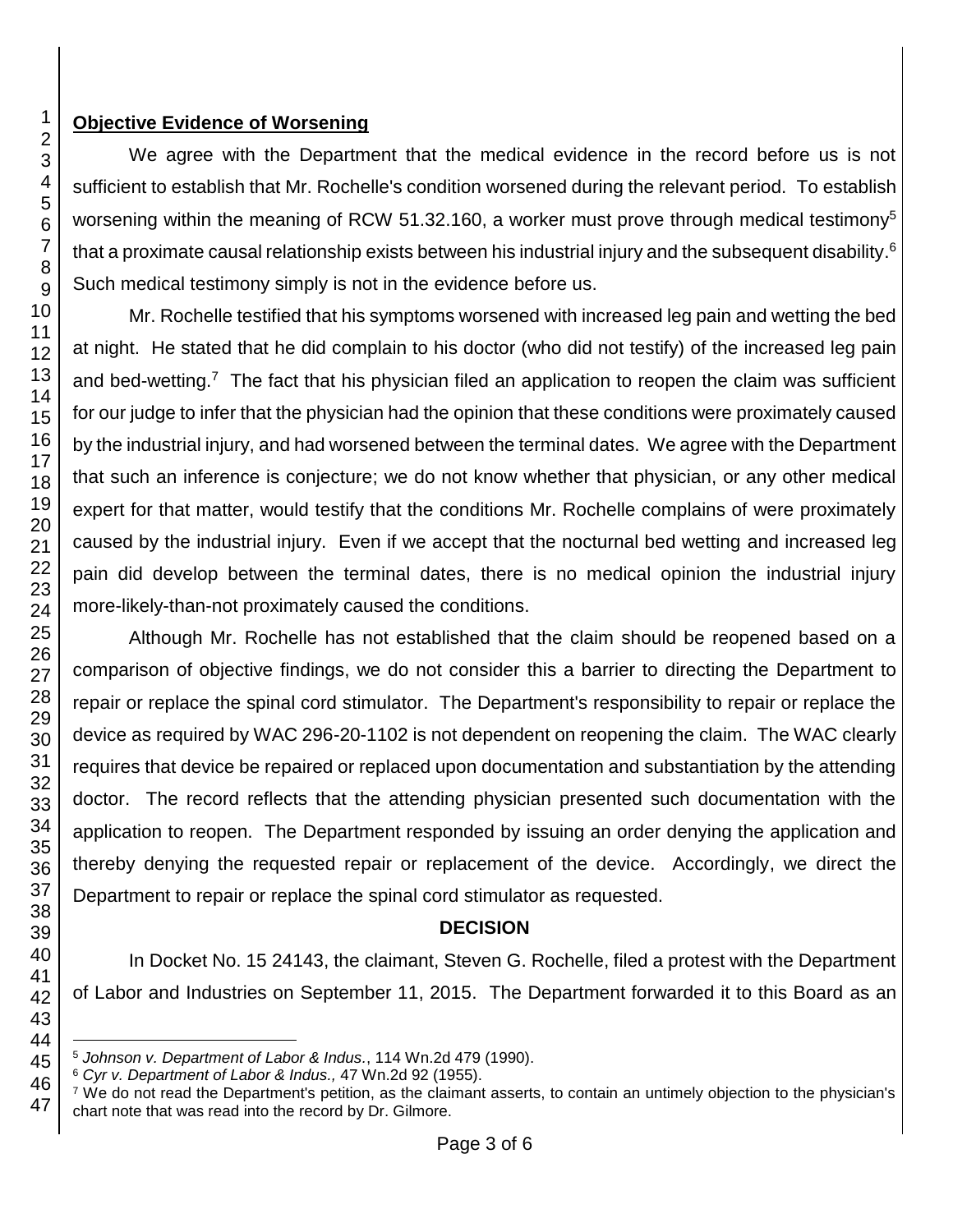appeal. Mr. Rochelle appeals a Department order dated August 4, 2015. In this order, the Department affirmed the provisions of a prior order in which it denied an application to reopen the claim for aggravation of condition. This order is correct and is affirmed.

## **FINDINGS OF FACT**

- 1. On January 7, 2016, an industrial appeals judge certified that the parties agreed to include the Jurisdictional History in the Board record solely for jurisdictional purposes.
- 2. Steven G. Rochelle sustained an industrial injury on October 23, 1995, when he jumped down from a bridge abutment to the ground and injured his low back, herniating at least one disc.
- 3 In 2006 the Department authorized treatment in the form of an implant of a spinal cord stimulator.
- 4. On October 22, 2010, the Washington Health Care Authority adopted a Health Technology Assessment Finding (HTA) on spinal cord stimulators that prohibits the Department of Labor and Industries from authorizing the use of a spinal cord stimulator as treatment for an industrial injury.
- 5. In May 2015 Steven Rochelle filed an application to reopen his claim in order to have his spinal cord stimulator repaired or replaced.
- 6. The spinal cord stimulator needs maintenance and replacement of its battery as substantiated by Mr. Rochelle's attending physician.
- 7. Steven Rochelle's back condition proximately caused by the industrial injury did not objectively worsen between January 28, 2011, and August 4, 2015.

## **CONCLUSIONS OF LAW**

- 1. The Board of Industrial Insurance Appeals has jurisdiction over the parties and subject matter in this appeal.
- 2. The October 22, 2010 Health Technology Assessment Finding on spinal cord stimulators adopted under RCW 70.14 and WAC 182-55 does not operate retrospectively to preclude the Department from authorizing a maintenance and repair of spinal cord stimulator previously provided under this claim as treatment for the October 13, 1995 industrial injury.
- 3. Under WAC 296-20-1102, the Department is obligated to repair or replace the spinal cord stimulator without the need to reopen the claim for aggravation of condition.
- 4. Between January 28, 2011, and August 4, 2015, the conditions proximately caused by the industrial injury did not worsen within the meaning of RCW 51.32.160.

1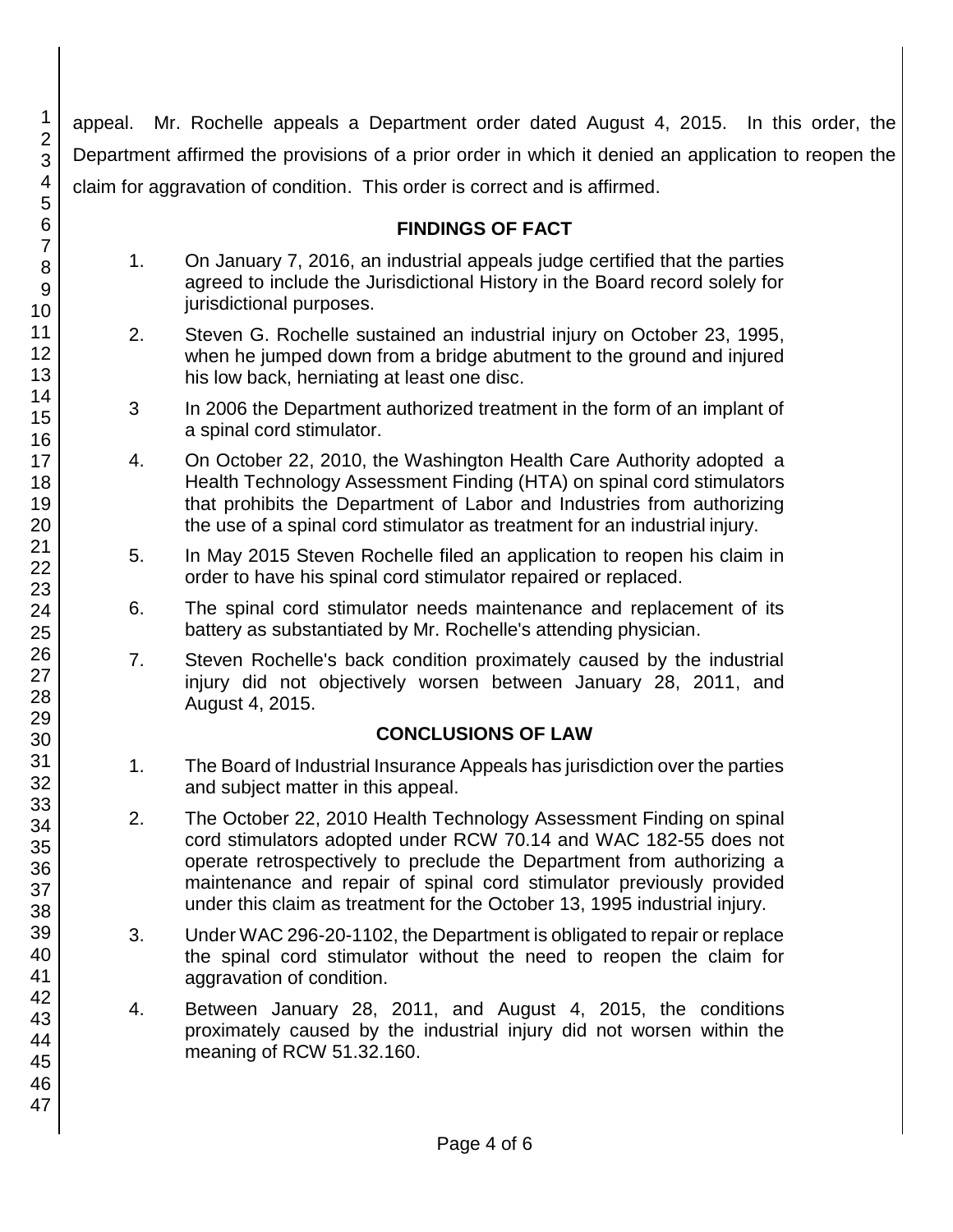5. The August 4, 2015 order is reversed and this matter is remanded to the Department to deny the application to reopen the claim and grant Mr. Rochelle's request to repair or replace his spinal cord stimulator.

Dated: March 15, 2017.

BOARD OF INDUSTRIAL INSURANCE APPEALS

LIAMS, Chairperson

FRANK E. FENNERTY, JR., Member<br>FRANK E. FENNERTY, JR., Member<br>JAGK S. ENG, Member

ENG, Member